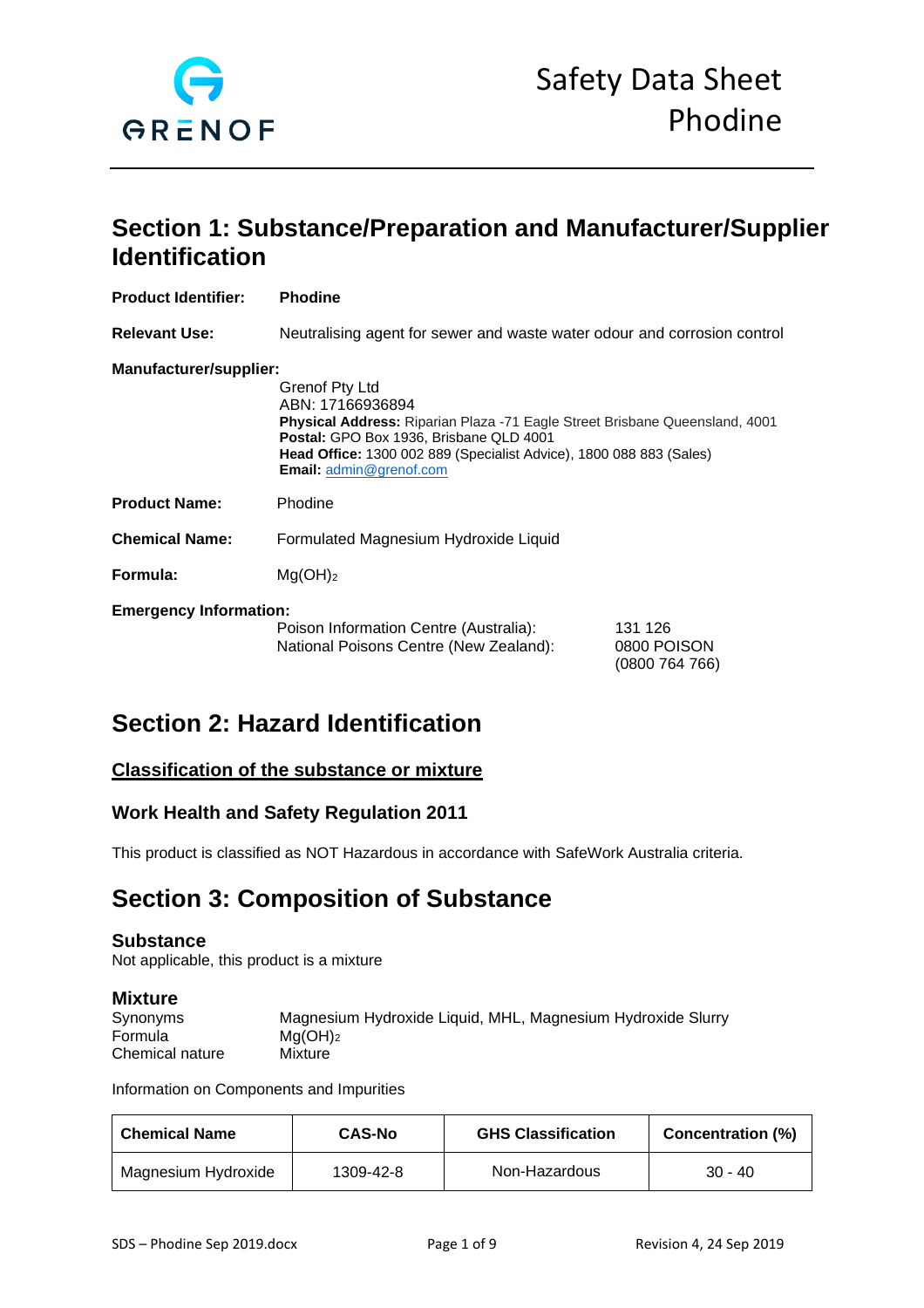

| <b>Rheology Modifiers</b> | Various   | Non-Hazardous | < 5            |
|---------------------------|-----------|---------------|----------------|
| Water                     | 7732-18-5 | Non-Hazardous | <b>Balance</b> |

\* (Ingredients present at non-hazardous concentrations, according to criteria of SWAC (Australia) based on available information).

# **Section 4: First-Aid Measures**

## **Description of First aid measures**

**Eyes** 

- Rinse immediately with plenty of water, also under the eyelids, for at least 15 minutes.
- Seek immediate medical attention.

#### **Inhalation**

- Move to fresh air.
- Oxygen or artificial respiration if needed.
- Patient to lie down in the recovery position, cover and keep them warm.
- Call a physician immediately.

#### **Skin**

- Take off contaminated clothing and shoes immediately.
- Wash off immediately with plenty of water.
- Seek medical attention in the case of skin irritation.
- Wash contaminated clothing before re-use.

#### **Ingestion**

- Do NOT induce vomiting
- Seek medical attention

## **Section 5: Firefighting Measures**

#### **Extinguishing media**

**This product will not burn, and will not fuel a fire in progress.** Shut off product that may 'fuel' a fire if safe to do so. Allow trained personnel to attend a fire in progress providing fire fighters with this Safety Data Sheet. Prevent extinguishing media from escaping to drains and waterways.

#### **Suitable extinguishing media**

- Use extinguishing measures that are appropriate to local circumstances and surrounding environment.
- **Water**
- Water spray or fine mist spray

## **Unsuitable extinguishing media**

• None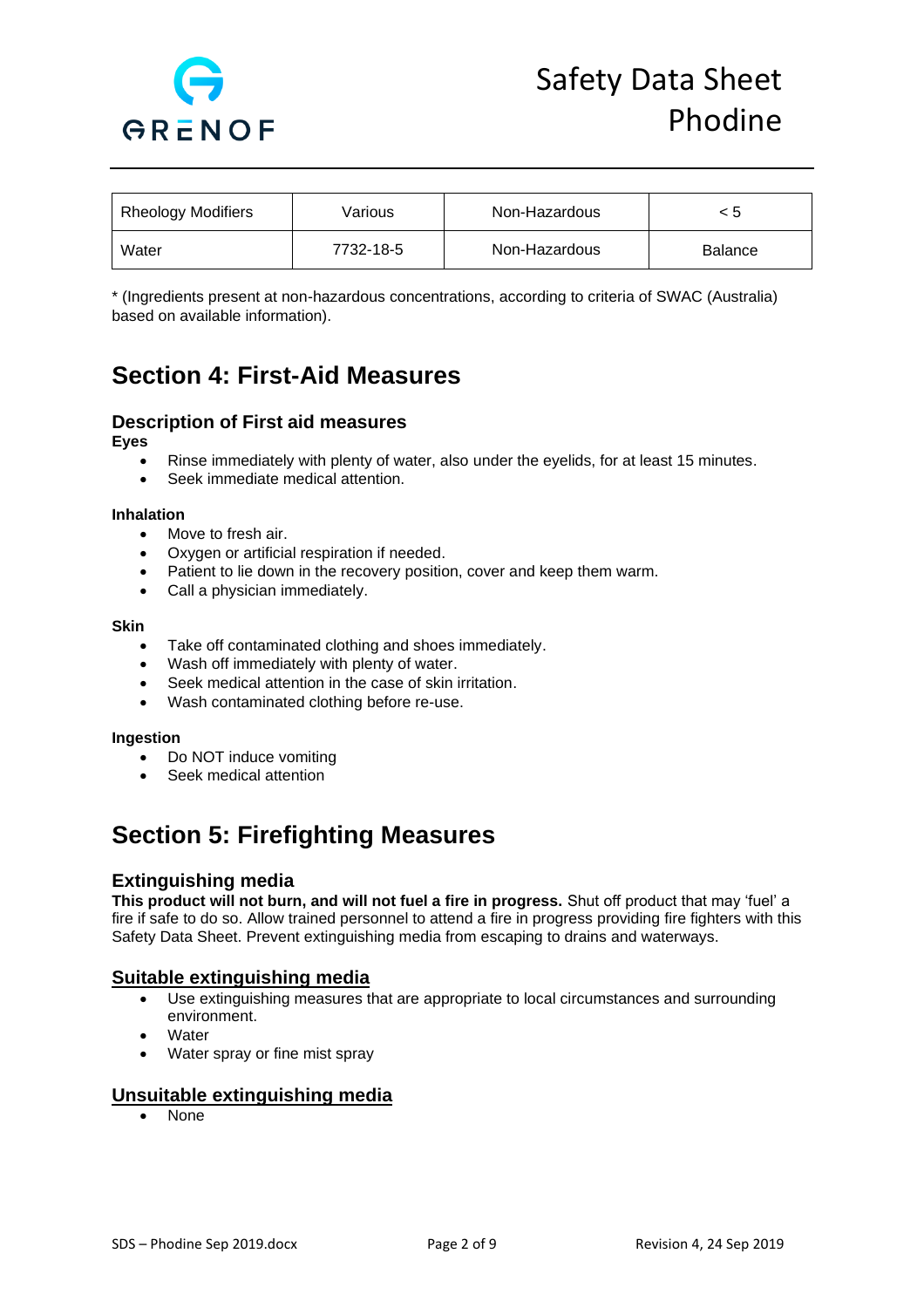

## **Section 6: Accidental Release Measures**

## **Personal precautions, protective equipment and emergency procedures**

- Advice for non-emergency personnel
	- o Evacuate personnel to safe areas
	- Advice for emergency responders
		- o Use personal protective equipment
		- o Prevent further leakage or spillage
		- o Keep away from incompatible products

#### **Environmental precautions**

- Prevent product from entering drains and waterways.
- Surface water can be flushed into sanitary sewer system.
- In case of accidental release or spill, immediately notify the appropriate authorities if Regulated by Federal, State/Provincial and local laws and regulations.

## **Methods and materials for containment and cleaning up.**

- Dam up
- Recover by pumping or suitable absorbent material
- Do not let product enter drains.
- Keep in suitable, closed containers for disposal
- Keep in properly labelled containers

#### **Reference to other sections**

• Refer to protective measures in sections 7 and 8.

## **Section 7: Handling and Storage**

## **Precautions for safe handling**

- This product is not combustible and will not burn.
- The product may induce a slight irritation to the skin or eyes with prolonged use.
- Employ standard industrial hygiene practices when handling this product.

#### **Hygiene measures**

- Take off contaminated clothing and shoes immediately.
- Wash contaminated clothing before re-use.
- When using do not eat, drink or smoke.
- Wash hands before breaks and at the end of workday.
- Handle in accordance with good industrial hygiene and safety practice.

## **Conditions for safe storage, including any incompatibilities**

#### **Technical measures/Storage conditions**

- Store in original container.
- Keep tightly closed in a dry and cool place.
- Keep in properly labelled containers.
- Keep in a bunded area.
- Keep away from incompatible products.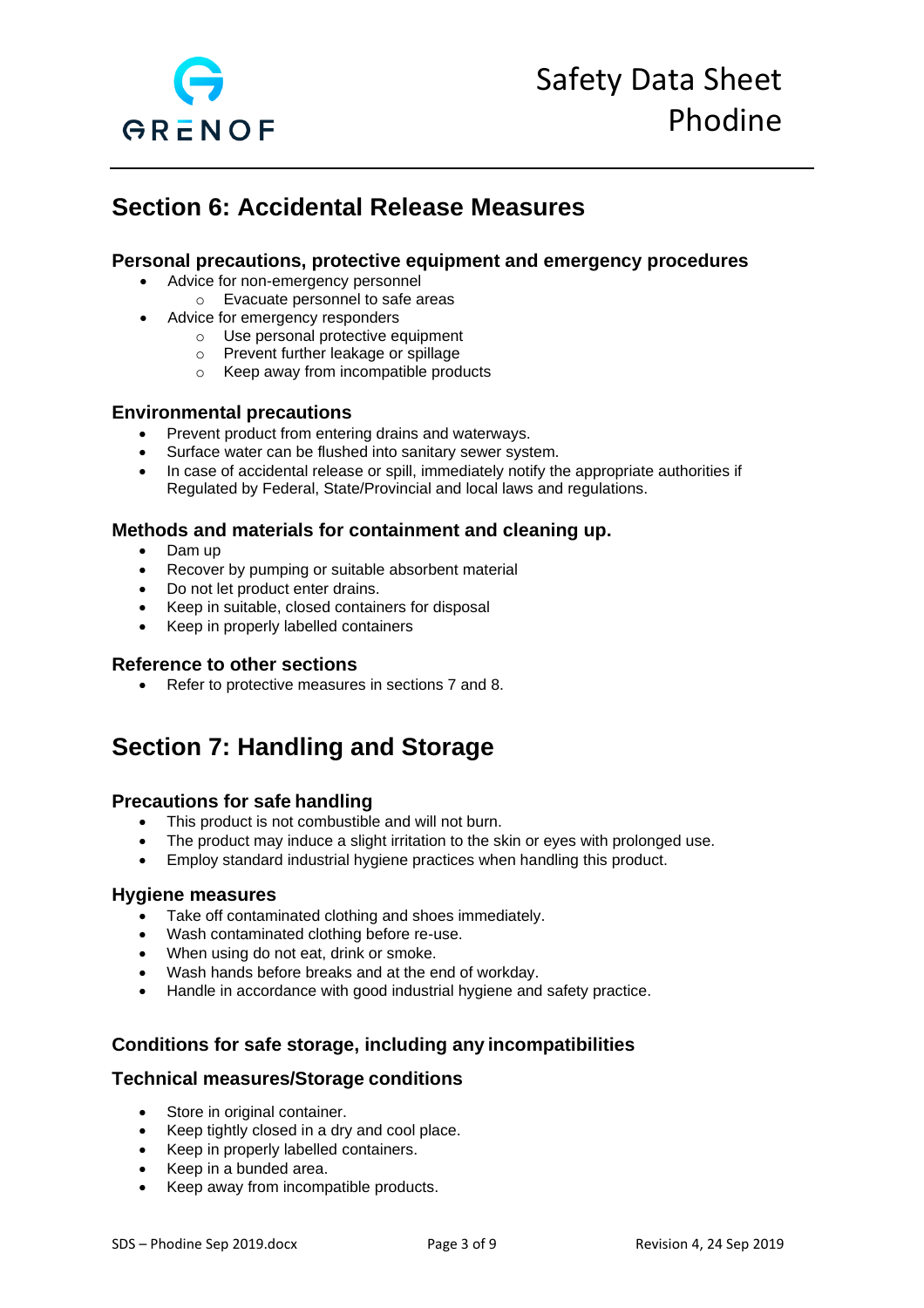

### **Incompatible Materials**

- Brass
- **Acids**
- Strong oxidisers

## **Specific end use(s)**

• Contact your supplier for additional information

# **Section 8: Exposure Controls**

## **National Exposure Standards:**

The time weighted average concentration (TWA) for this product is: None specified. Consider 5 g/m<sup>3</sup>, which means the highest allowable exposure concentration in an eight-hour day for a five-day working week.

The short-term exposure limit (STEL) is: None specified

Consider 5 g/m<sup>3</sup>, which is the maximum allowable exposure concentration at any time.

Replacing a TWA or STEL value for some products is a Peak Limitation value (Peak): None applies in this case.

In addition to the exposure concentrations may be a subsidiary caution in such cases where the product is a skin sensitiser, represented as (Sen), where none applies in this case.

## **Control measures**

#### **Engineering measures**

- The use of local exhaust ventilation is recommended to control process emissions near the source. Provide mechanical ventilation of confined spaces.
- Apply technical measures to comply with the occupational exposure limits.

## **Personal Protective Equipment (PPE):**

#### **Respiratory Protection**

• Where concentrations in air may approach, or exceed the limits described in the National Exposure Standards, it is recommended to use a half-face filter mask to protect from overexposure by inhalation. A type 'A' filter material is considered suitable for this product.

#### **Hand protection**

• Chemical resistant gloves

#### *Suitable material*

- Butyl-rubber
- Break through time: > 480 min
- Glove thickness: >= 0.4 mm

#### **Eye protection**

• Always use safety glasses or a face shield when handling this product.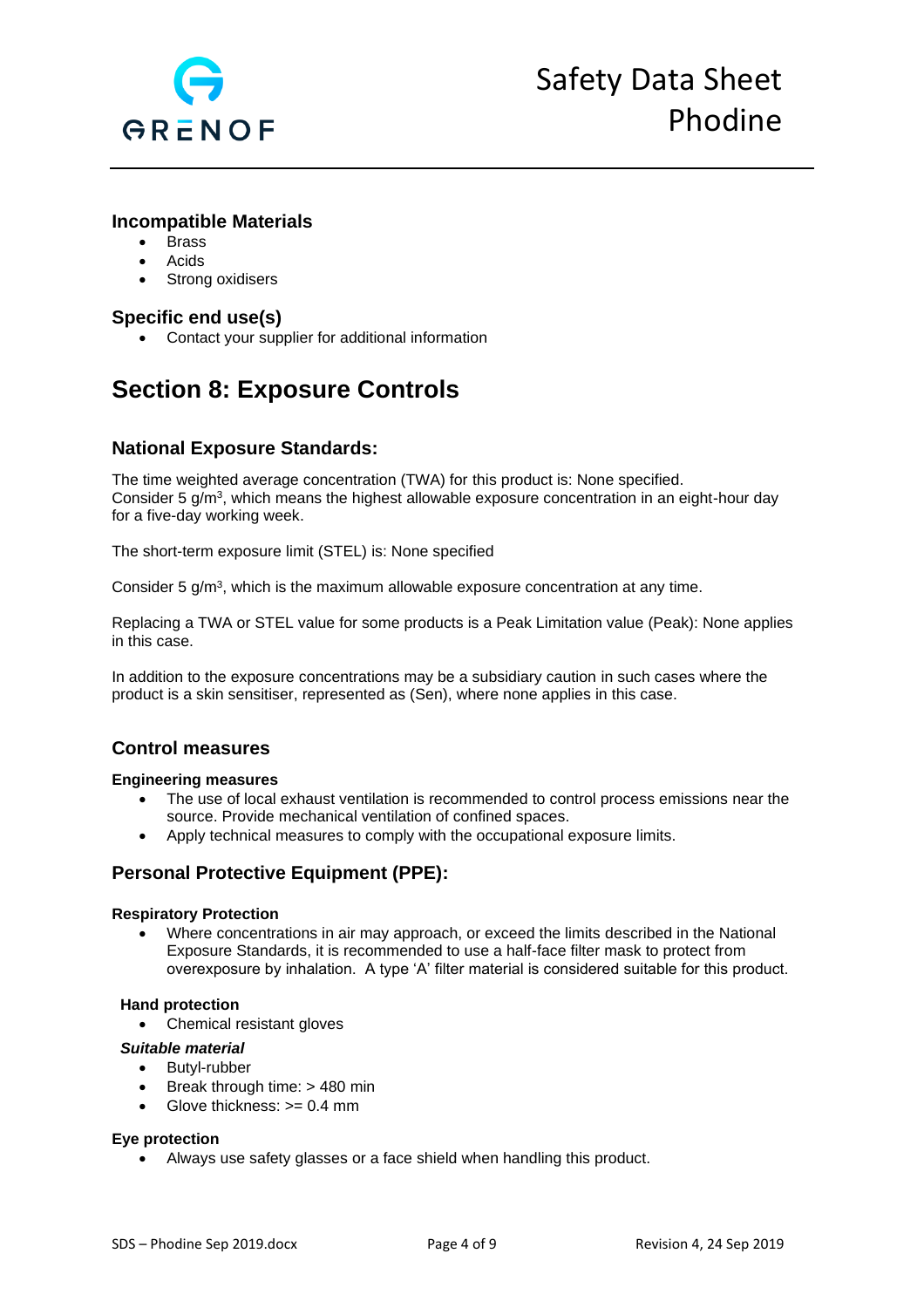

#### **Skin and body protection**

• Always wear long sleeves, long trousers, or coveralls, and enclosed footwear or safety boots when handling this product.

#### **Hygiene measures**

- Take off contaminated clothing and shoes immediately.
- Wash contaminated clothing before re-use.
- When using do not eat, drink or smoke.
- Wash hands before breaks and at the end of workday.
- Handle in accordance with good industrial hygiene and safety practice.

#### **Environmental exposure controls:**

• Dispose of rinse water in accordance with local and national regulations.

## **Section 9: Physical and Chemical Properties**

## **Information on basic physical and chemical properties**

| Appearance                     | Form: Slurry<br>Physical State: Liquid<br>Colour: White / Grey Milky |
|--------------------------------|----------------------------------------------------------------------|
| Odour                          | Slight alkaline or chalky smell                                      |
| <b>Odour Threshold</b>         | No data available                                                    |
| pH, 1% aq. solution            | $9.5 - 11.0$                                                         |
| Freezing point                 | 0 °C                                                                 |
| Boiling Point / Boiling range  | ca. 101 °C                                                           |
| Flashpoint                     | None                                                                 |
| Evaporation rate               | No data available                                                    |
| Flammability (Liquids)         | Not applicable                                                       |
| Flammability / Explosive Limit | Not explosive                                                        |
| Auto-ignition temperature      | No data available                                                    |
| Vapour pressure, 20°C          | No data available                                                    |
| Vapour density, 20°C           | No data available                                                    |
| Density, g/ml                  | $1.18 - 1.35$                                                        |
| Solubility                     | Water: Miscible with water<br><b>Other Solvents: None</b>            |
| Viscosity, cPs at 23°C         | $200 - 1000$                                                         |
| <b>Explosive properties</b>    | Not Explosive                                                        |
| Oxidizing properties           | Non-Oxidising                                                        |
| <b>Corrosion of Metals</b>     | Corrosive to Brass                                                   |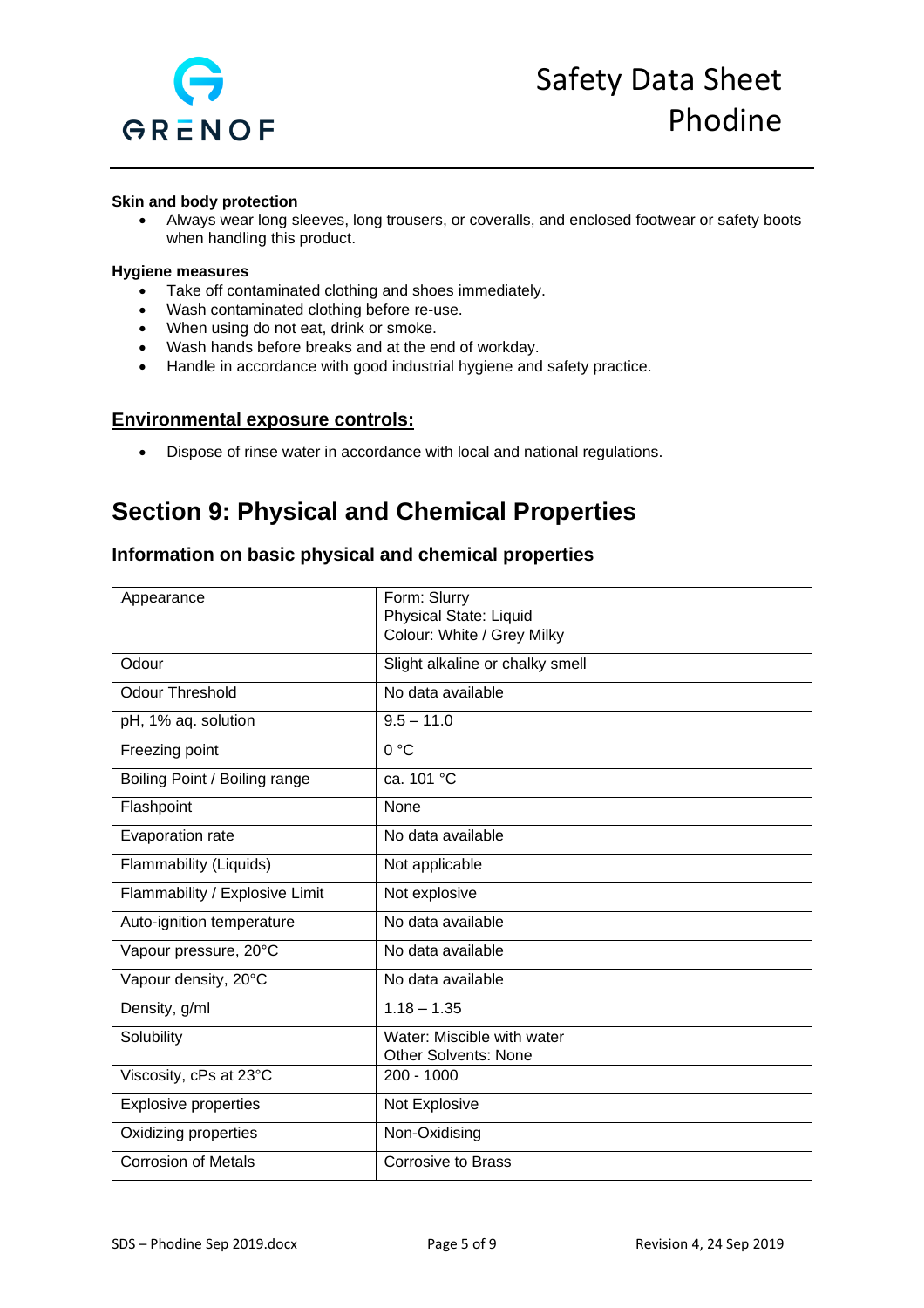

## **Section 10: Stability and Reactivity**

### **Reactivity**

• Reactive with acids

#### **Chemical stability**

• Stable under recommended storage conditions.

### **Possibility of hazardous reactions**

• None

#### **Conditions to avoid**

• Strong acids, Maleic Anhydride.

### **Incompatible materials**

• Acids

### **Hazardous decomposition products**

• Oxides of Calcium, Magnesium and Silicon

## **Section 11: Toxicological Information**

## **Information on toxicological effects**

#### **Acute toxicity**

- **Ingestion** This material may cause discomfort on swallowing. Ingestion of large amounts may result in gastric disturbances, irritation to the oesophagus, throat and stomach.
- **Eye Contact**  Eye contact with this product will cause redness, may induce some swelling and blurred vision.
- **Skin Contact** Contact with skin will result in mild irritations. Some defatting, itching and redness is likely in these situations.
- **Inhalation** This material has low vapour concentrations at ambient temperatures. Inhalation of mists will result in nausea and headaches and can result in lung damage.

#### **Chronic toxicity**

• Persons with pre-existing skin or respiratory conditions may be sensitive to this product. If PPE precautions are observed, there is little likelihood of overt health effects.

#### **Toxicological Information**

- Oral  $LD_{50}$ : > 2000 mg/kg (rat)
- Dermal LD<sub>50</sub>: No data available

# **SECTION 12: Ecological Information**

#### **Toxicity**

#### **Aquatic Compartment**

Acute toxicity to fish Avoid contaminating waterways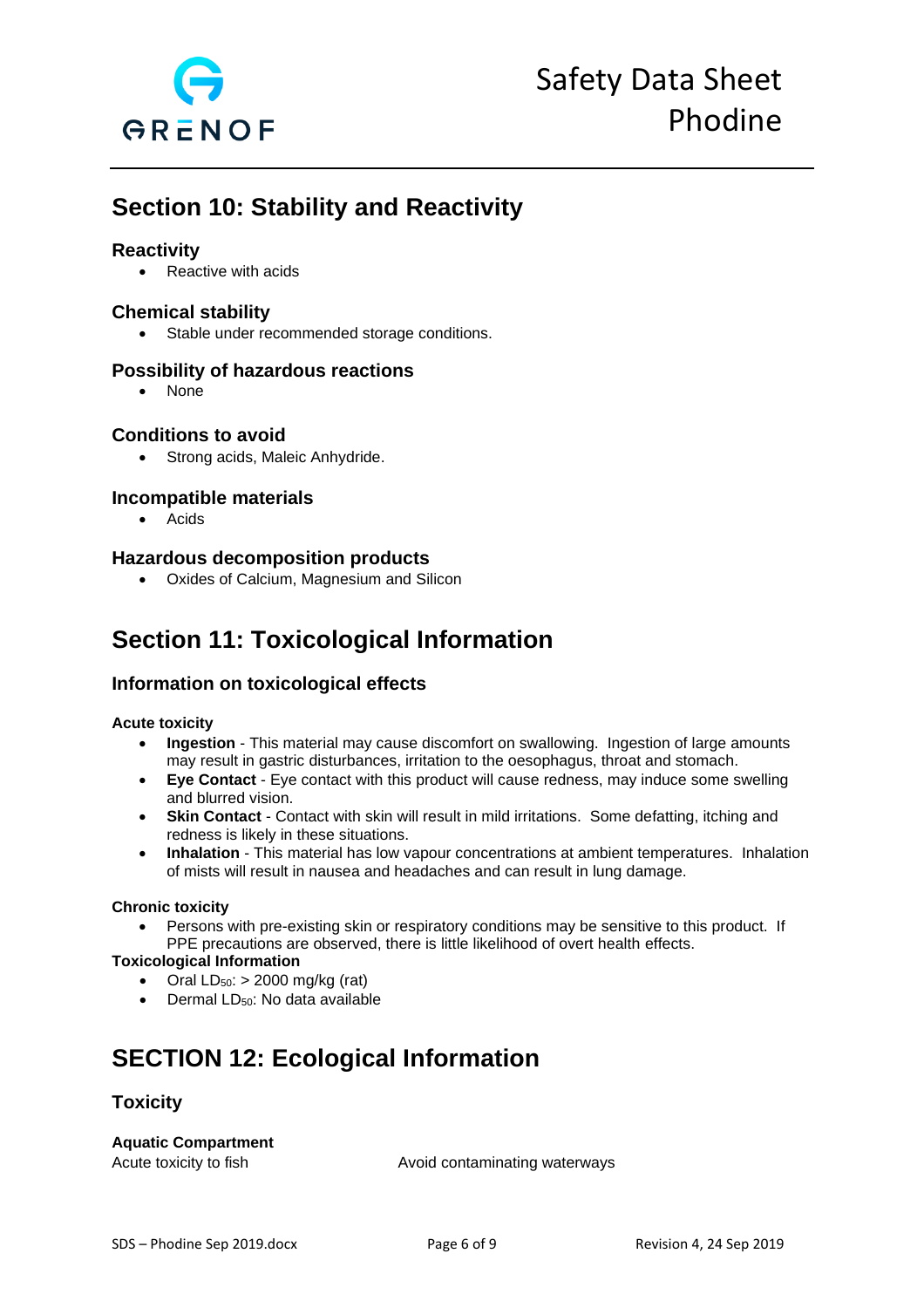

## **Persistence and degradability**

Elements of this product are expected to persist.

## **Mobility in soil**

This product is mobile on dilution with water and, if released to the environment, likely to contaminate

## **SECTION 13: Disposal Considerations**

### **Waste treatment methods**

#### **Product Disposal**

- Contact manufacturer.
- Contact waste disposal services.
- In accordance with local and national regulations.
- This product is suitable for disposal by either landfill or via municipal sewers.

#### **Advice on cleaning and disposal of packaging**

- Empty containers.
- Clean container with water.
- Dispose of rinse water in accordance with local and national regulations.
- Where possible recycling is preferred to disposal or incineration.
- In accordance with local and national regulations.

## **SECTION 14: Transport Information**

## **Road and Rail transport – ADG (Australia)**

This product is not regulated for transport by road and rail

|                             | Road & Rail   | <b>Marine</b> | Air           |
|-----------------------------|---------------|---------------|---------------|
| UN No.                      | Not Regulated | Not Regulated | Not Regulated |
| <b>Proper Shipping Name</b> | Phodine       | Phodine       | Phodine       |
| <b>DG Class</b>             | Not Regulated | Not Regulated | Not Regulated |
| <b>Sub Risk</b>             | <b>None</b>   | None          | None          |
| Packing group               | Not Regulated | Not Regulated | Not Regulated |
| <b>Hazchem</b>              | Not Regulated | Not Regulated | Not Regulated |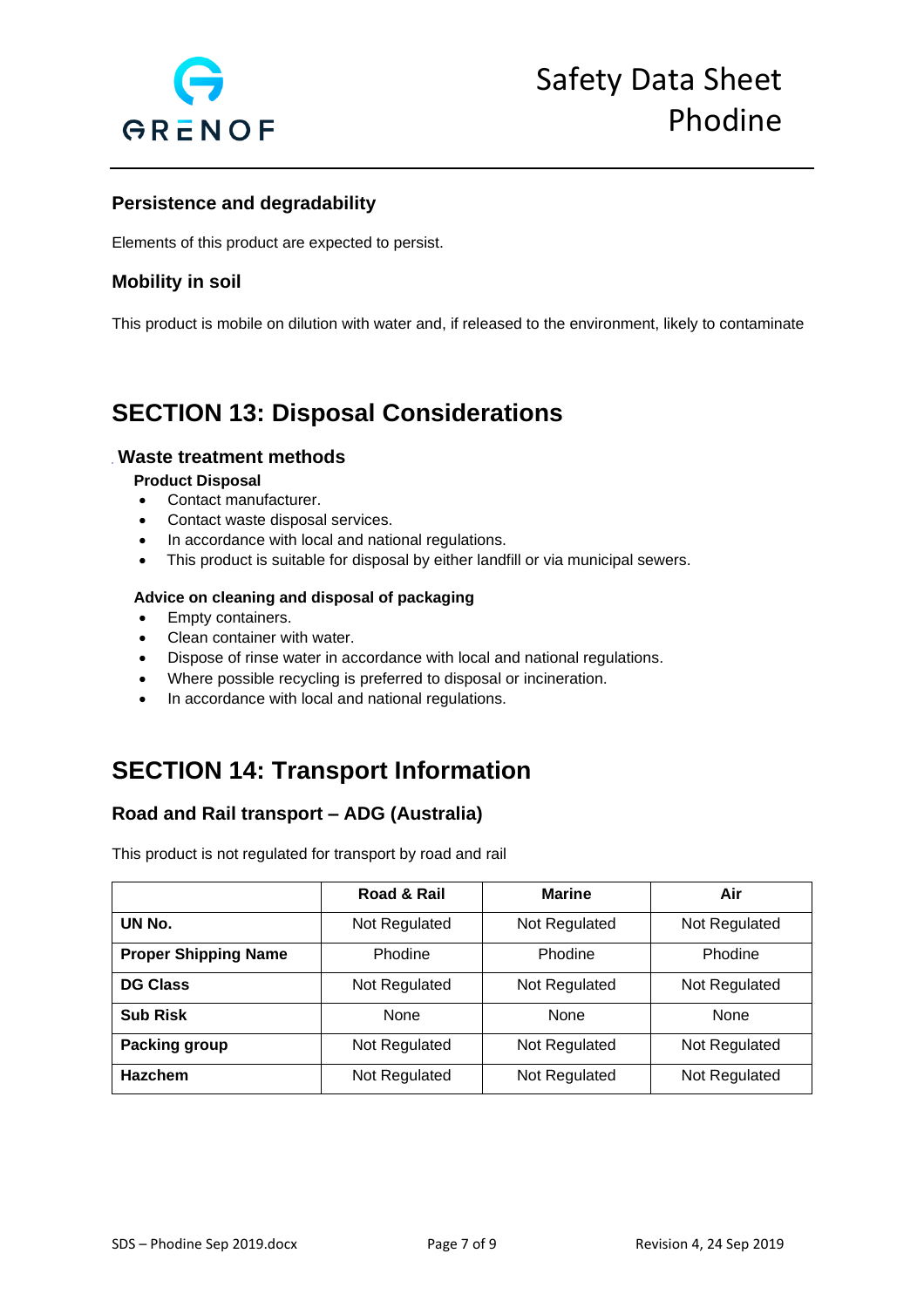

# **SECTION 15: Regulatory Information**

## **Safety, health and environmental regulations/legislation specific for the substance or mixture**

#### **Poison Schedule (SUSMP Australia)** None

Notification status

| <b>Inventory Information</b>                                                                   | <b>Status</b>                                                                                                           |
|------------------------------------------------------------------------------------------------|-------------------------------------------------------------------------------------------------------------------------|
| United States TSCA Inventory                                                                   | Listed on Inventory                                                                                                     |
| Canadian Domestic Substances List (DSL)                                                        | Listed on Inventory                                                                                                     |
| Mexico INSQ (INSQ)                                                                             | Listed on Inventory                                                                                                     |
| New Zealand. Inventory of Chemical<br>Substances                                               | Listed on Inventory                                                                                                     |
| Australia Inventory of Chemical Substances<br>(AICS)                                           | Listed on Inventory                                                                                                     |
| Japan. CSCL - Inventory of Existing and New<br><b>Chemical Substances</b>                      | Listed on Inventory                                                                                                     |
| Korea. Korean Existing Chemicals Inventory<br>(KECI)                                           | Listed on Inventory                                                                                                     |
| China. Inventory of Existing Chemical<br>Substances in China (IECSC)                           | Listed on Inventory                                                                                                     |
| Philippines Inventory of Chemicals and<br><b>Chemical Substances (PICCS)</b>                   | Listed on Inventory                                                                                                     |
| EU. European Registration, Evaluation,<br>Authorisation and Restriction of Chemical<br>(REACH) | If product is purchased from Grenof in Europe it<br>is in compliance with REACH, if not please<br>contact the supplier. |